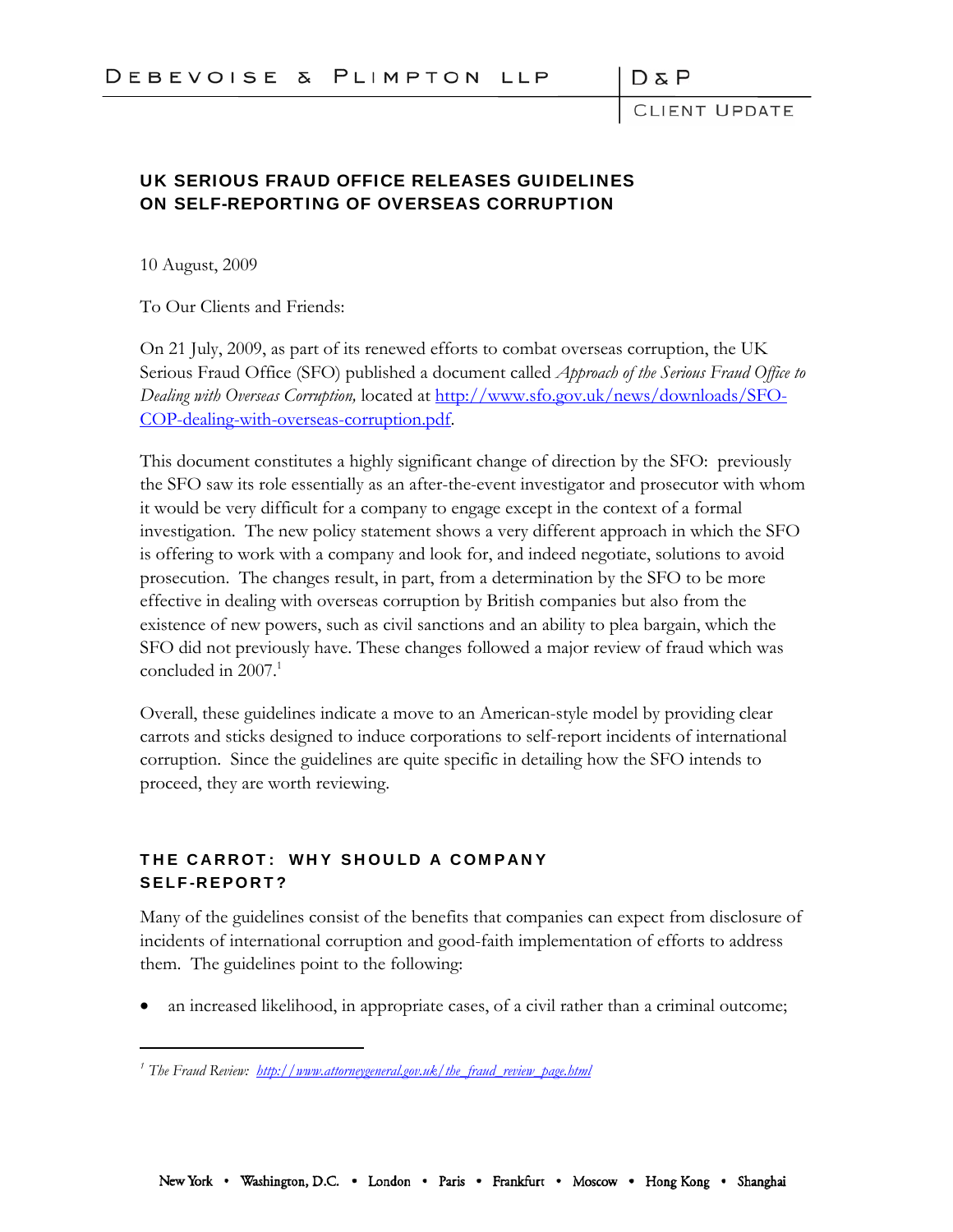CLIENT UPDATE

 $D \& P$ 

- a suggestion of greater flexibility to reach a negotiated settlement, thereby avoiding mandatory debarment from government contracts under EU requirements that result from a criminal conviction for corruption;
- a commitment by the SFO to manage with the company both the issues in the case and any publicity;
- an offer by the SFO of an opportunity for a reporting company to be seen by the wider community as having acted responsibly.

#### THE STICK: CRIMINAL ENFORCEMENT

The guidelines make equally clear that, if a company fails to report a violation of which it is aware, and the SFO subsequently discovers the violation, this will be treated as a significant negative factor by the SFO. Were this to occur, the prospects of a criminal investigation (potentially followed by prosecution and a confiscation order, as well as debarment proceedings) are much higher. The tone of the guidelines, and common sense, suggest that the SFO is likely to be particularly aggressive in pursuing companies which it concludes were aware of international corruption and did not accept the invitation to self-report.

The SFO guidelines are generally similar to procedures that have been followed by American authorities, particularly the U.S. Department of Justice (DOJ), for many years. It is clear that the SFO has drawn from that experience and will likely do so in implementation of this new approach. This will be a very different approach to the traditional manner of dealing with UK law enforcement officials and, so, experience with dealing with US authorities is likely to be relevant. Experience with American authorities has taught that considerable care must be followed in reaching any decision whether, when and how to self-report. The guidelines anticipate and address some of these issues. Others will need to be explored with the SFO as the guidelines are implemented.

#### WHEN SHOULD A CORPORATION SELF-REPORT?

The SFO notes the difficulty that a company will face in deciding to approach them and points out that it is not necessary to make a report immediately after discovering a problem. Instead, it anticipates that a company generally will approach its professional advisers and carry out "a degree of investigation" before concluding that there is a real issue and that a report ought to be made. The guidelines also suggest a compromise measure, stating that the SFO would welcome informal contact, prior to potentially making a report, in order to determine what the SFO's likely approach would be if a report were made.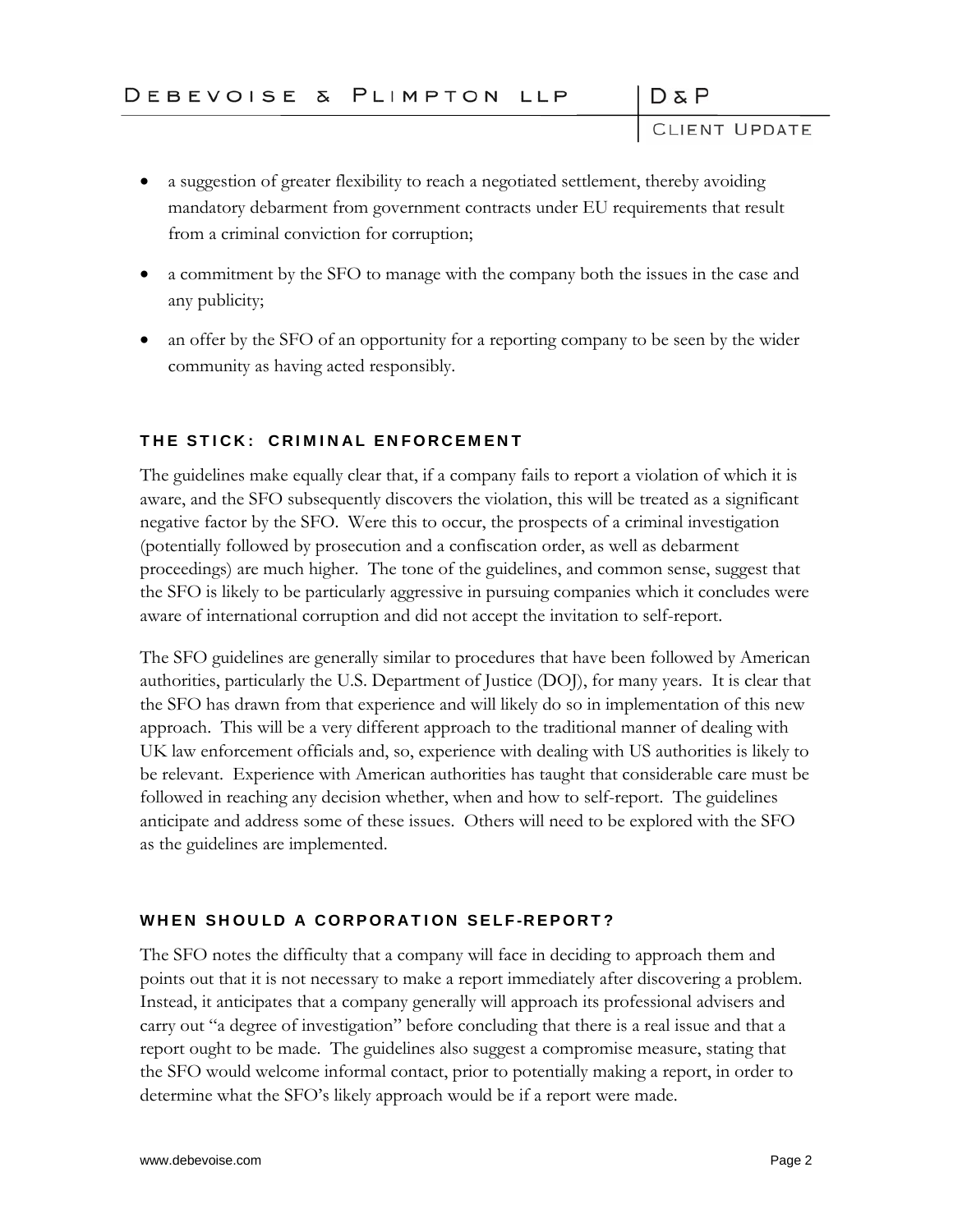$D & P$ 

D & P<br>CLIENT UPDATE

There is one cautionary note: to the extent that a case falls within the potential jurisdiction of both the DOJ and the SFO, the guidelines provide that the SFO would expect to be notified at the same time as the DOJ.

# WHAT WILL THE SFO DO AFTER A CORPORATION MAKES A REPORT?

After a report is received, the SFO will move quickly to determine preliminary answers to the following questions before authorizing further self-investigation by the reporting company:

- whether the board of the corporation is genuinely committed to resolving the issue and moving to a new corporate culture;
- whether the company is prepared to work with the SFO on the scope and handling of any additional investigation considered to be necessary;
- whether the company would ultimately be prepared to resolve the issues on the basis of, for example, payment of restitution, training programmes, appropriate action against individuals and (at least in some cases) external monitoring;
- whether the company understands that any resolution must satisfy the public interest and be transparent;
- whether the company will want the SFO, when possible, to work with regulators and criminal enforcement authorities in order to reach a global settlement.

## THE INVESTIGATION

Once the SFO has determined answers to these preliminary questions, it will discuss with the company the scope of any further investigation which might be required and indicate whether or not the SFO will be satisfied with a civil outcome. The guidelines stress that "we want to settle self-referral cases… civilly wherever possible." While the guidelines make no ironclad commitment, just as the SFO can be expected to pursue non-reporting companies particularly aggressively, common sense suggests that early reporters, in particular, can expect a civil outcome if they satisfy the SFO on the issues noted above. The guidelines do emphasize one "exception" to the presumption of a civil outcome, namely when "Board members of the [company] had engaged personally in the corrupt activities...."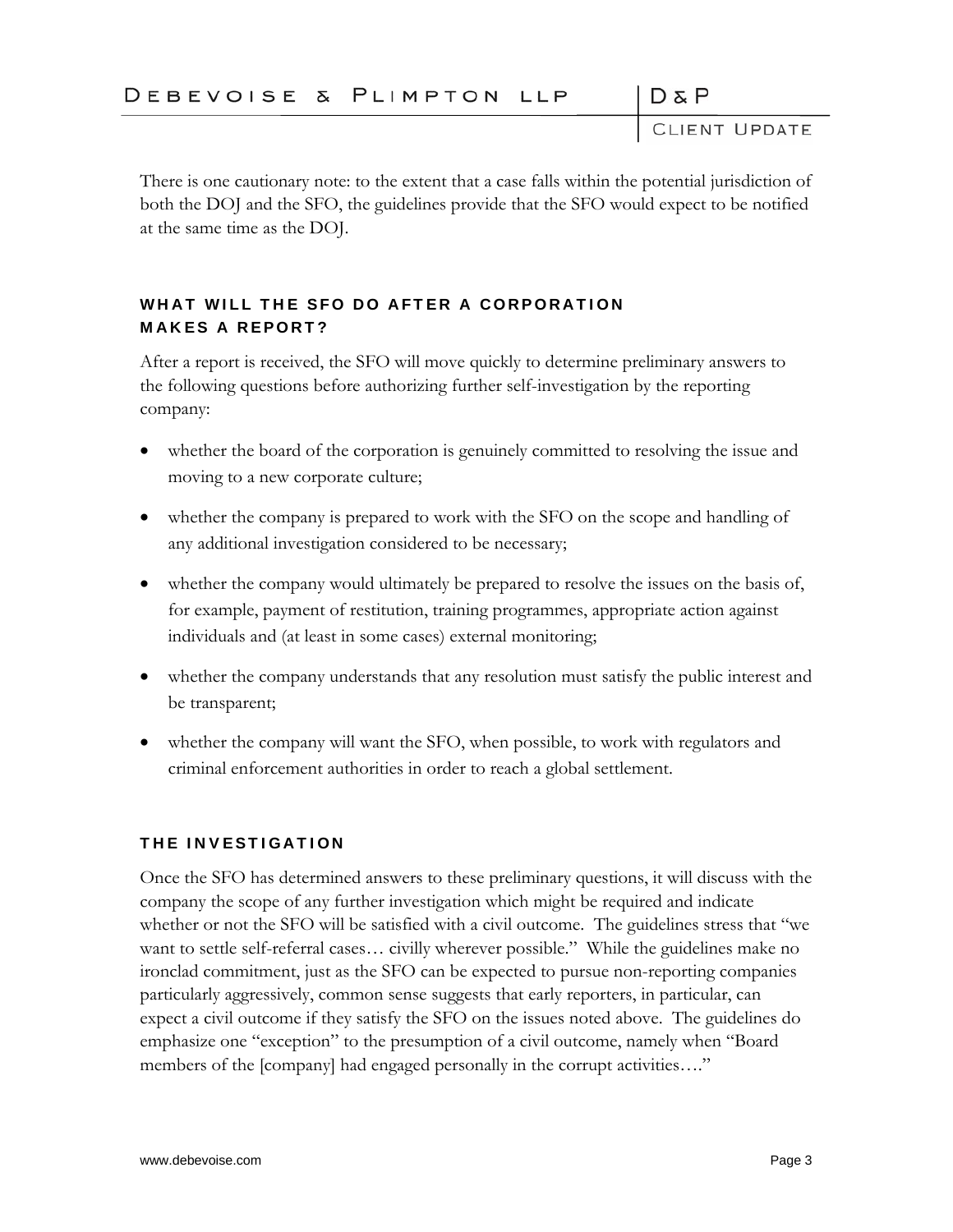|  |  |  |  |  |  |  |  | DEBEVOISE & PLIMPTON LLP |  |  |  |  |  |  |  |  |  |  |
|--|--|--|--|--|--|--|--|--------------------------|--|--|--|--|--|--|--|--|--|--|
|--|--|--|--|--|--|--|--|--------------------------|--|--|--|--|--|--|--|--|--|--|

CLIENT UPDATE

DδP

The guidelines anticipate that any further investigation would be carried out primarily by the company's professional advisers and at the company's expense. However, the SFO would expect to be kept up to date throughout the proceeding. The SFO would seek to ensure that such investigation was carried out in a proportionate manner, with regard to the cost of the investigation for the corporation and the potential impact on the corporation's business.

# POTENTIAL CRIMINAL LIABILITY OF COMPANY DIRECTORS, OFFICERS AND EMPLOYEES

Consistent with U.S. practice, the guidelines note that, with respect to the possibility of criminal investigation of individuals, "there are no guarantees here," and that it will "assess the position of individuals on their merits." The guidelines note that "the interaction between the corporate investigation and any individuals gives rise to many issues," which the SFO will discuss with the company and its advisers "so far as it is appropriate…."

## SETTLEMENT DISCUSSIONS

Following the completion of an investigation, the SFO will discuss its results with the company and its professional advisers, with an eye to the settlement of the case. The ultimate settlement may include one or more of the following elements:

- restitution by way of civil recovery;
- external monitoring;
- a programme of culture change and training;
- discussion of how to deal with individuals involved in the wrongdoing;
- agreement on a public statement which would provide transparency for the public;
- attention to whether the company desires the assistance of the SFO in reaching a global settlement with other regulators around the world.

## ADDITIONAL GUIDANCE

The guidelines also provide some very general statements on two further issues of potential interest to companies involved in international activities.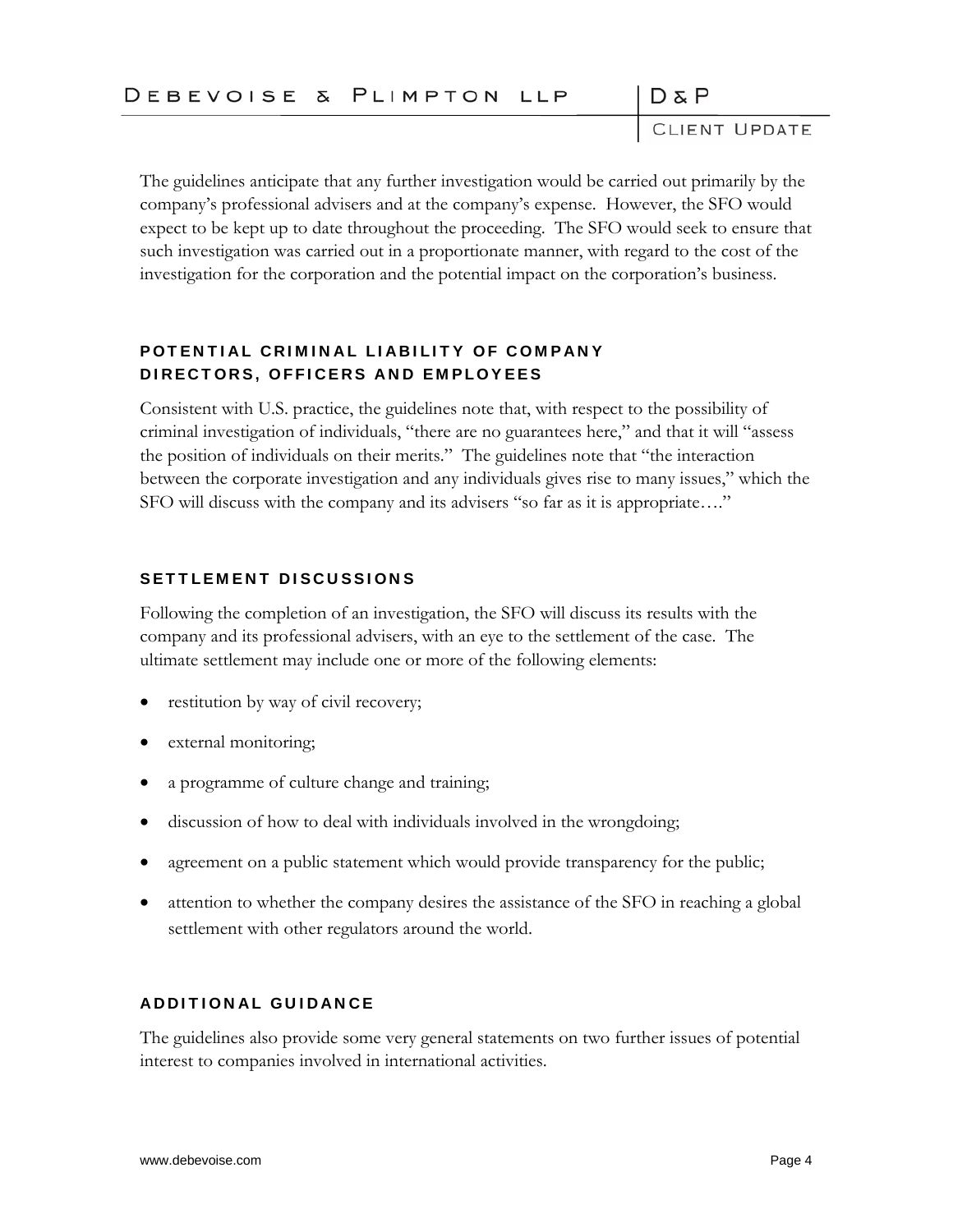DδP

**CLIENT UPDATE** 

First, the SFO indicates a general willingness to engage in discussions permitting a company that is contemplating an offer to buy a target company to commit to investigate and report the prior corruption history of the target without being held criminally responsible for it. The guidelines refer to a set of facts identical to those addressed in the June 2008 Opinion Procedure Release of the Department of Justice in the Halliburton case, [http://www.usdoj.gov/criminal/fraud/fcpa/opinion/2008/0802.html,](http://www.usdoj.gov/criminal/fraud/fcpa/opinion/2008/0802.html) and suggest that the SFO will follow procedures similar to those outlined by the DOJ.

Second, the guidelines offer some insight into how the SFO will apply the offence of negligently failing to prevent bribery (together with the associated "adequate procedures" defence) which is currently proposed in the new UK Bribery Bill. This discussion emphasizes that the SFO will look for a demonstration that a company has taken specific and vigorous steps to instill a corporate culture of intolerance to corruption. It is not yet clear that this offence will, in fact, reach the Statute book. In connection with this, it should be noted that the Joint Parliamentary Committee report on the Bribery Bill recently advocated that the negligence requirement in this offence be removed, with companies instead being strictly liable for failing to prevent corruption by their employees. However, the Joint Committee believed that the "adequate procedures" defence ought still to apply. Therefore, the guidance provided here by the SFO will still be very useful.

#### CONCLUSION

These new SFO guidelines are an important statement of a new approach in the field of overseas corruption. They are the direct result of a thorough review of the approach to fraud, the creation of new powers and procedures and of a new team at the SFO, including a new director appointed in 2008 and a new head of the Anti-Corruption Domain appointed specifically to sharpen the SFO's approach. In general terms, the guidelines adopt a "selfinvestigate, self-report and negotiate" approach, including the opportunity to avoid crippling criminal penalties, that has long been the hallmark of American efforts in this area, and that was generally embraced by Germany in the December 2008 settlement with Siemens. It remains to be seen, of course, exactly how the SFO will implement these important guidelines, and further, whether investigating authorities elsewhere in Europe will emulate them. The overall message for companies is to see these guidelines as an opportunity to minimise the consequences of historic overseas corruption, including in companies being acquired, by negotiating with the SFO. They should therefore consider with professional advisers how to approach the SFO when such matters are discovered.